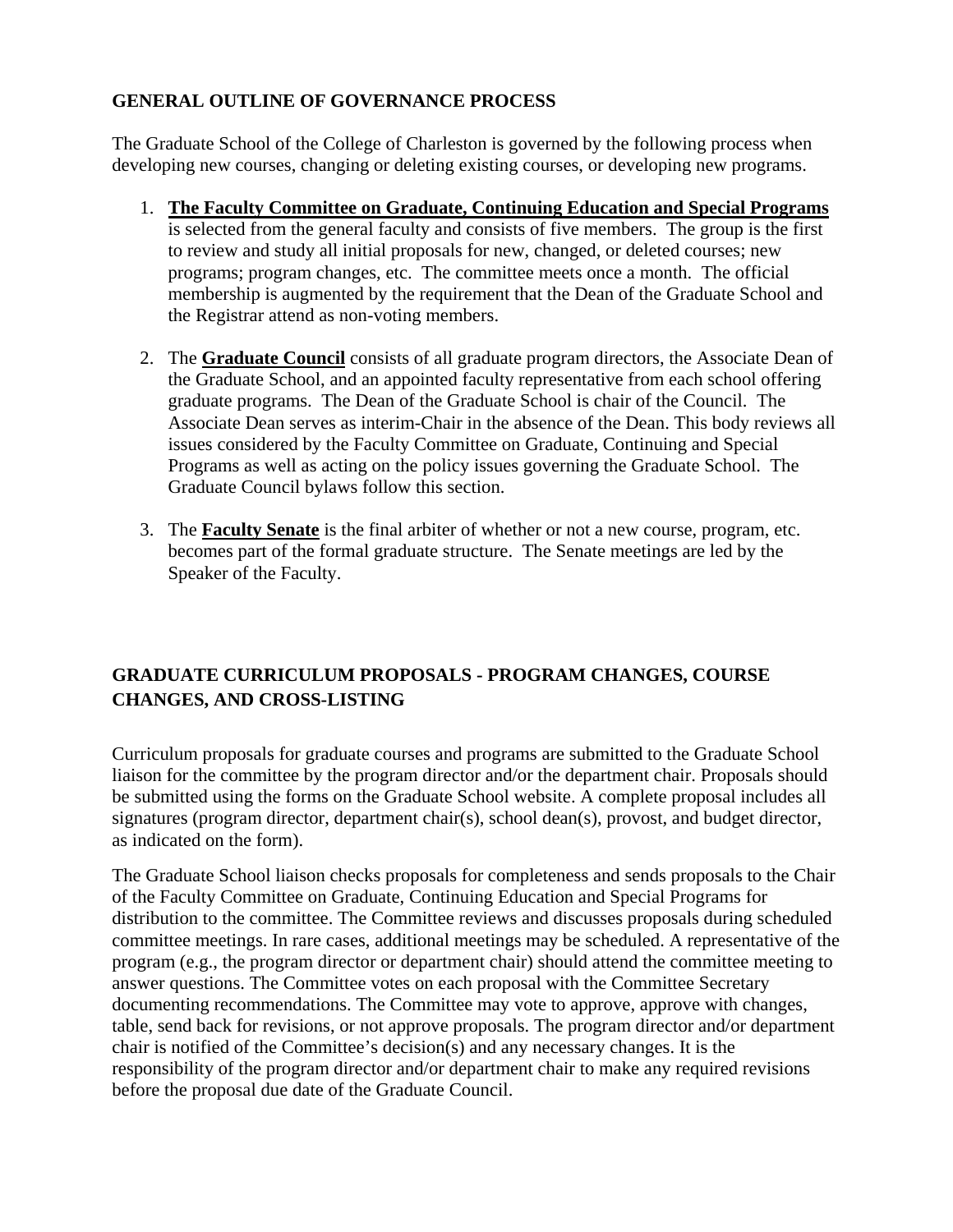### **General Guidelines for Graduate Course Proposals**:

- 1. Complete the new or revised graduate course form.
- 2. For new or significantly revised courses, attach a syllabus in the department or school format.
- 3. Required:
	- a. Course title, name, number (from registrar), and number of credit hours
	- b. Course description (for catalog), limited to 50 words.
	- c. Course objectives that reflect graduate-level requirements
	- d. Course location(s) (campus, off-campus, alternative delivery)
	- e. Connection to standards of accreditation body (if required)

 f. Accurate grading scale (that matches the level of the student, undergraduate or graduate\*)

- g. Accurate course schedule (topic outline over 14 weeks of class)
- h. Course assignments and readings that reflect graduate-level expectations and course objectives

 4. Programs that submit a number of new or significantly revised courses will be expected to demonstrate that the program of study has not changed or submit a program revision proposal.

## **\*The graduate student grading scale includes A, B+, B, C+, C, and F (and I, W, P, S, U, XF in those circumstances).**

# **NEW PROGRAM APPROVAL POLICIES, PROCESS AND FLOW CHART**

#### **New Program Proposals**

Majors and new degrees require CHE approval; minors do not require CHE approval. Graduate Certificates, options, concentrations, specializations, emphases, cognates or tracks within a major totaling more than eighteen hours require CHE approval, however if they are eighteen hours or less, they require CHE notification only.

#### **Purpose**

The Commission on Higher Education (CHE) has approved a revision of the policies and procedures governing the submission of new academic program proposals (Revised: July 2008). It can be found on the South Carolina Commission on Higher Education website at: http://www.che.sc.gov/AcademicAffairs/Revised\_Guidelines\_for\_New\_Prog\_Approv.pdf The Board of Trustees and the general administration of the College of Charleston require internal review and approval of new academic programs. College of Charleston Policy #6, New Program Proposals, outlines the format, the calendar, and the approval requirements for new program proposals.

### **Definitions**

**New Programs:** offerings which lead to the conferral of a degree of the establishment of any administrative unit, such as an institute or research center engaged in research, public service, or instruction.

**Program Planning Summary:** the Program Planning Summary is submitted to the CHE at the beginning of the institutional planning process. The purpose of a Program Planning Summary is to inform the College community and the CHE of the possibility of developing a new academic program proposal and submitting it to internal College review and approval, as well as CHE review and approval.